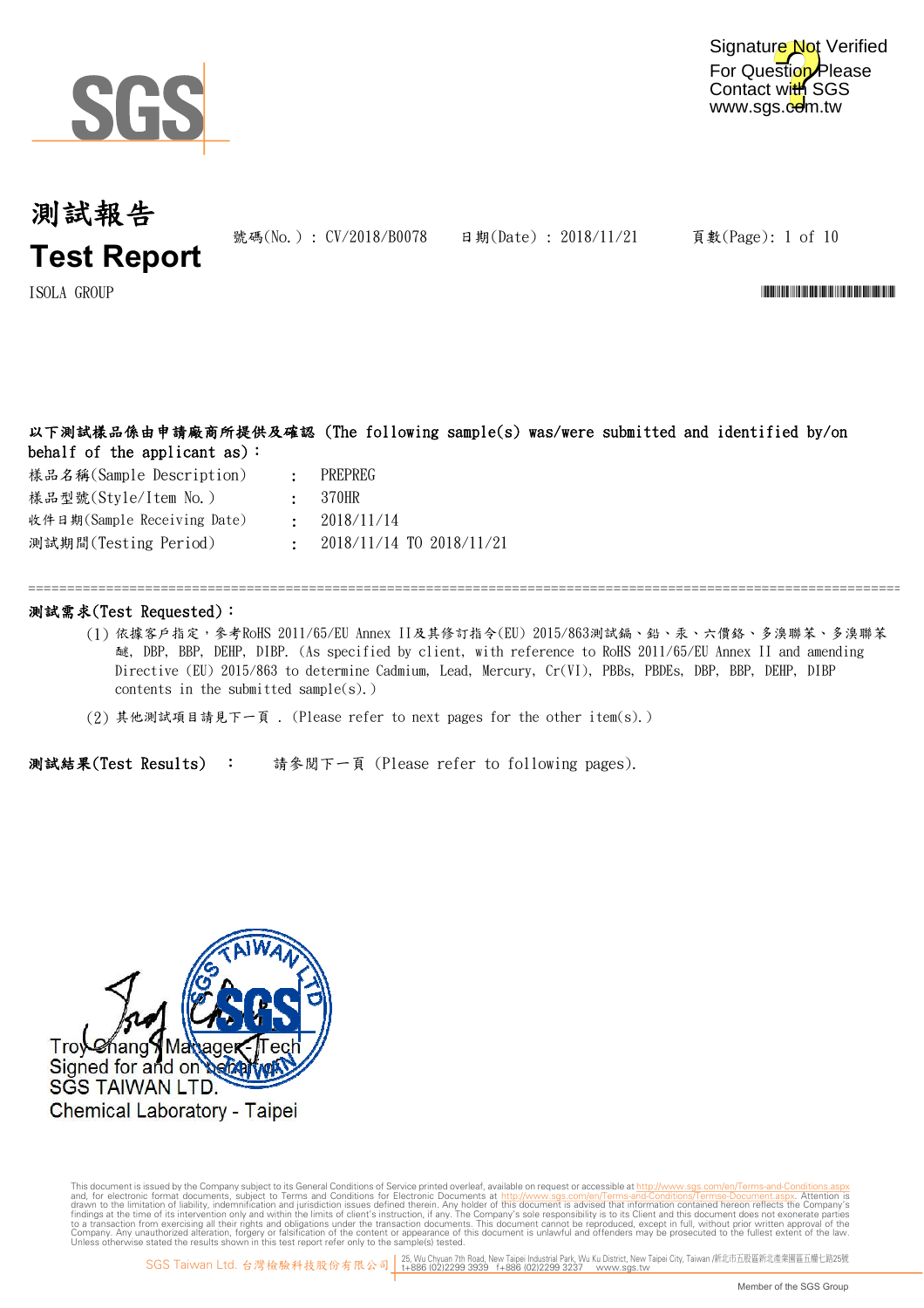

號碼(No.) : CV/2018/B0078 日期(Date) : 2018/11/21

頁數(Page): 2 of 10

 $\text{I} \text{SOLA} \quad \text{GROUP}$   $\blacksquare$ 

### 測試結果(Test Results)

: 黃色片狀 (YELLOW SHEET) 測試部位(PART NAME)No.1

| 测試項目<br>(Test Items)                                                                                                                                                                                                                                                       | 單位<br>$(\text{Unit})$ | 測試方法<br>(Method)                                                                                                                                                                                                                | 方法偵測<br>極限值<br>(MDL) | 結果<br>(Result)<br>No.1 |
|----------------------------------------------------------------------------------------------------------------------------------------------------------------------------------------------------------------------------------------------------------------------------|-----------------------|---------------------------------------------------------------------------------------------------------------------------------------------------------------------------------------------------------------------------------|----------------------|------------------------|
| 鎘 / Cadmium (Cd)                                                                                                                                                                                                                                                           | mg/kg                 | 參考IEC 62321-5 (2013), 以感應耦合<br>電漿原子發射光譜儀檢測. / With<br>reference to IEC 62321-5 (2013)<br>and performed by ICP-AES.                                                                                                              | 2                    | n.d.                   |
| 鉛 / Lead (Pb)                                                                                                                                                                                                                                                              | mg/kg                 | 參考IEC 62321-5 (2013), 以感應耦合<br>電漿原子發射光譜儀檢測. / With<br>reference to IEC 62321-5 (2013)<br>and performed by ICP-AES.                                                                                                              | $\overline{2}$       | n.d.                   |
| 汞 /<br>Mercury $(Hg)$                                                                                                                                                                                                                                                      | mg/kg                 | 參考IEC 62321-4 (2013), 以感應耦合<br>電漿原子發射光譜儀檢測. / With<br>reference to IEC 62321-4 (2013)<br>and performed by ICP-AES.                                                                                                              | $\overline{2}$       | n.d.                   |
| 六價鉻 / Hexavalent Chromium Cr(VI)<br>$\left( \blacklozenge \right)$                                                                                                                                                                                                         | mg/kg                 | 參考IEC 62321-7-2 (2017), 以UV-VIS<br>檢測; 參考IEC 62321-5 (2013), 以<br>ICP-AES檢測. / With reference to<br>IEC 62321-7-2 (2017) and performed<br>by UV-VIS. ; With reference to IEC<br>$62321 - 5$ (2013) and performed by<br>ICP-AES. | 8                    | n. d.                  |
| 六溴環十二烷及所有主要被辨別出的異構<br>$\frac{1}{2}$ / Hexabromocyclododecane (HBCDD)<br>and all major diastereoisomers<br>identified ( $\alpha$ - HBCDD, $\beta$ - HBCDD,<br>$\gamma$ – HBCDD) (CAS No.: 25637-99-4 and<br>$ 3194-55-6 \ (134237-51-7, 134237-50-6,$<br>$134237 - 52 - 8)$ | mg/kg                 | 參考IEC 62321 (2008), 以氣相層析儀<br>/質譜儀檢測. / With reference to<br>IEC 62321 (2008). Analysis was<br>performed by GC/MS.                                                                                                              | 5                    | n.d.                   |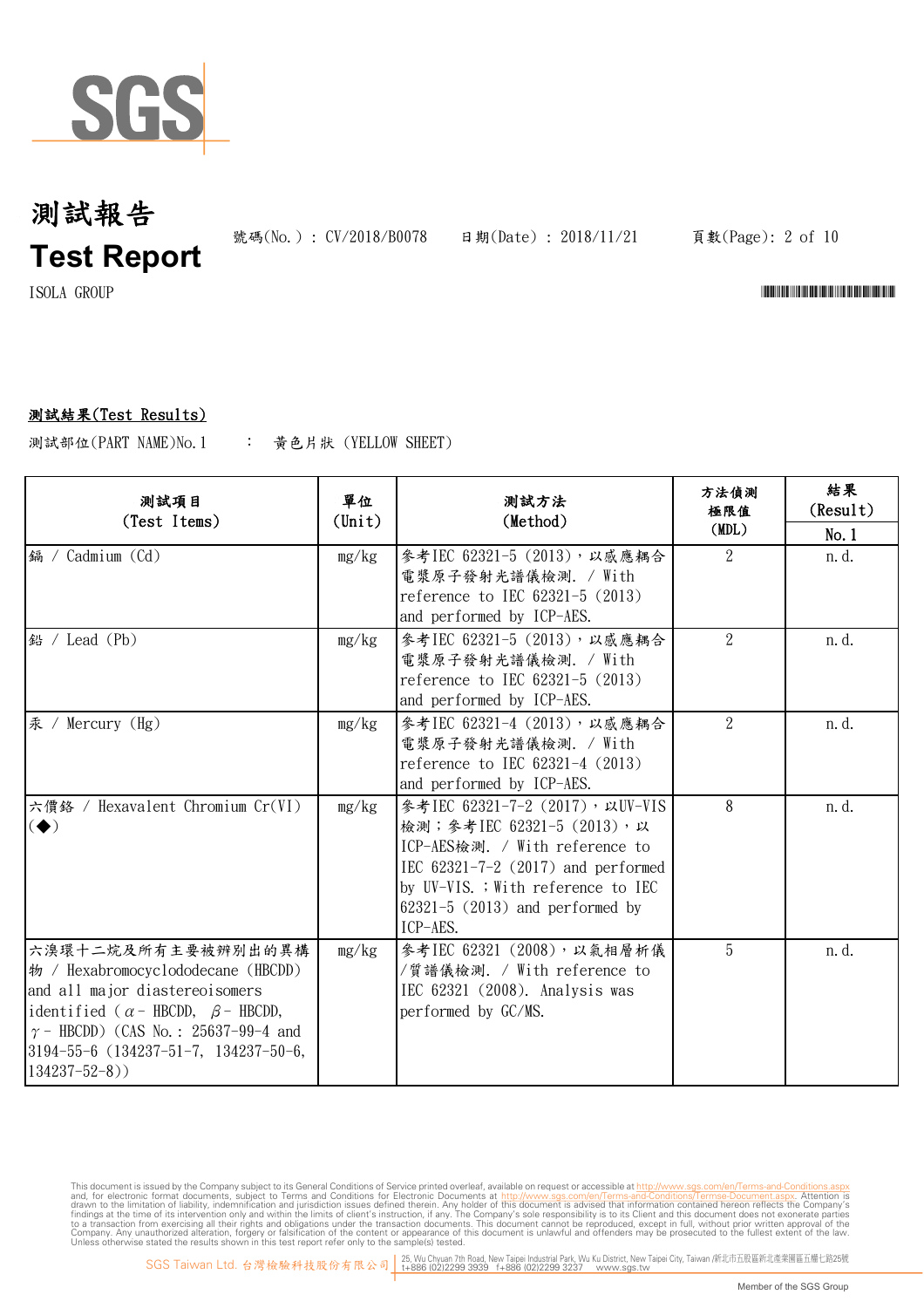

號碼(No.): CV/2018/B0078 日期(Date): 2018/11/21

頁數(Page): 3 of 10

 $\text{ISOLA}$   $\text{GROUP}$   $\blacksquare$ 

| 测試項目<br>(Test Items)             | 單位<br>$(\text{Unit})$ | 测試方法<br>(Method)                     | 方法偵測<br>極限值              | 結果<br>(Result) |
|----------------------------------|-----------------------|--------------------------------------|--------------------------|----------------|
|                                  |                       |                                      | (MDL)                    | No.1           |
| 多溴聯苯總和 / Sum of PBBs             | mg/kg                 |                                      | $\overline{\phantom{0}}$ | n.d.           |
| 一溴聯苯 / Monobromobiphenyl         | mg/kg                 |                                      | 5                        | n. d.          |
| 二溴聯苯 / Dibromobiphenyl           | mg/kg                 |                                      | $\overline{5}$           | n.d.           |
| 三溴聯苯 / Tribromobiphenyl          | mg/kg                 |                                      | $\overline{5}$           | n.d.           |
| 四溴聯苯 / Tetrabromobiphenyl        | mg/kg                 |                                      | $\overline{5}$           | n.d.           |
| 五溴聯苯 / Pentabromobiphenyl        | mg/kg                 |                                      | $\overline{5}$           | n.d.           |
| 六溴聯苯 / Hexabromobiphenyl         | mg/kg                 |                                      | $\overline{5}$           | n.d.           |
| 七溴聯苯 / Heptabromobiphenyl        | mg/kg                 |                                      | $\mathbf 5$              | n.d.           |
| 八溴聯苯 / Octabromobiphenyl         | mg/kg                 |                                      | 5                        | n.d.           |
| 九溴聯苯 / Nonabromobiphenyl         | mg/kg                 | 參考IEC 62321-6 (2015), 以氣相層析          | $\overline{5}$           | n.d.           |
| 十溴聯苯 / Decabromobiphenyl         | mg/kg                 | 儀/質譜儀檢測. / With reference to         | 5                        | n.d.           |
| 多溴聯苯醚總和 / Sum of PBDEs           | mg/kg                 | IEC $62321-6$ $(2015)$ and performed | $\overline{\phantom{a}}$ | n.d.           |
| 一溴聯苯醚 / Monobromodiphenyl ether  | mg/kg                 | by GC/MS.                            | 5                        | n.d.           |
| 二溴聯苯醚 / Dibromodiphenyl ether    | mg/kg                 |                                      | $\overline{5}$           | n.d.           |
| 三溴聯苯醚 / Tribromodiphenyl ether   | mg/kg                 |                                      | $\overline{5}$           | n.d.           |
| 四溴聯苯醚 / Tetrabromodiphenyl ether | mg/kg                 |                                      | $\overline{5}$           | n.d.           |
| 五溴聯苯醚 / Pentabromodiphenyl ether | mg/kg                 |                                      | $\overline{5}$           | n. d.          |
| 六溴聯苯醚 / Hexabromodiphenyl ether  | mg/kg                 |                                      | $\overline{5}$           | n.d.           |
| 七溴聯苯醚 / Heptabromodiphenyl ether | mg/kg                 |                                      | $\overline{5}$           | n.d.           |
| 八溴聯苯醚 / Octabromodiphenyl ether  | mg/kg                 |                                      | 5                        | n.d.           |
| 九溴聯苯醚 / Nonabromodiphenyl ether  | mg/kg                 |                                      | 5                        | n.d.           |
| 十溴聯苯醚 / Decabromodiphenyl ether  | mg/kg                 |                                      | 5                        | n.d.           |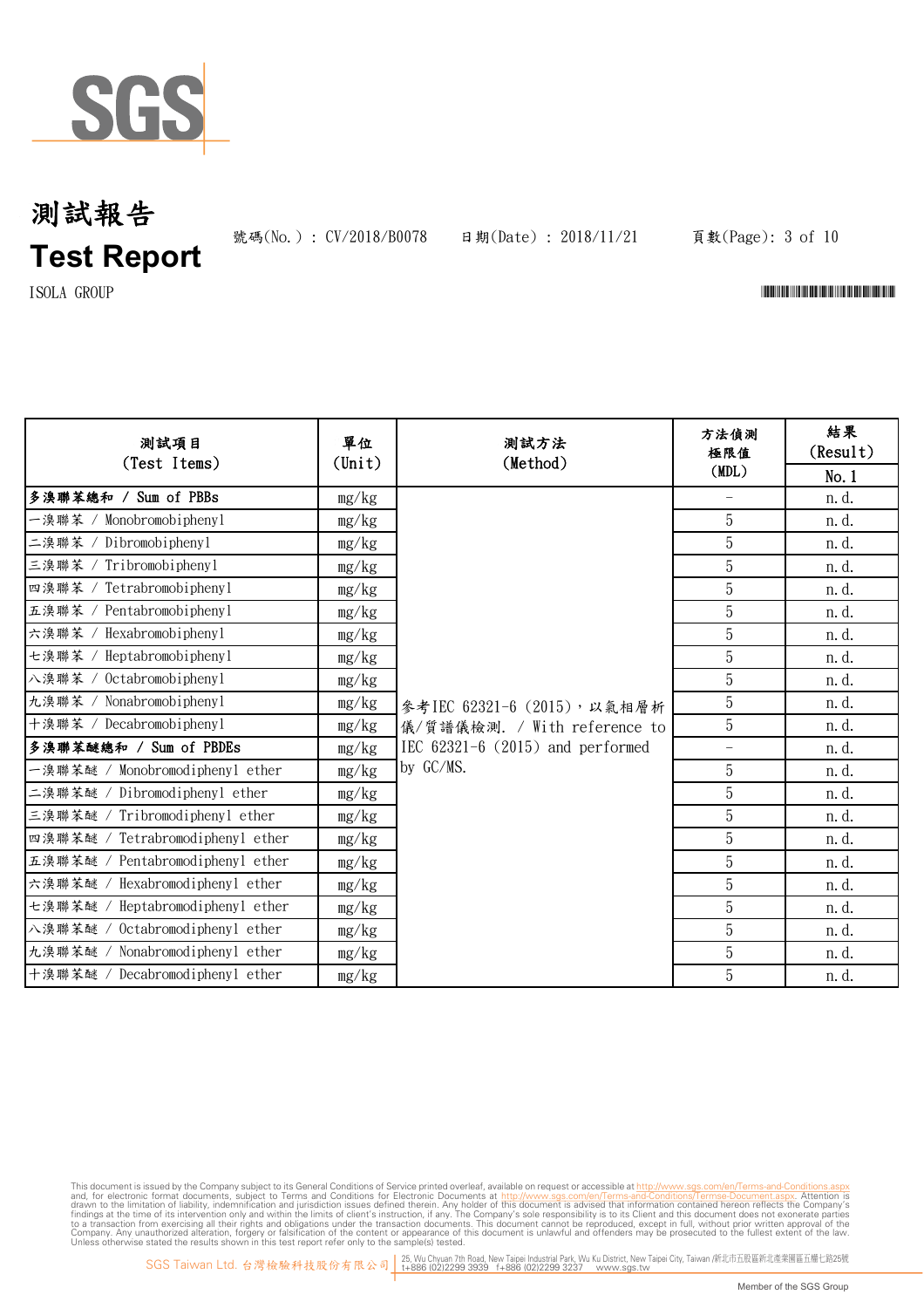

號碼(No.): CV/2018/B0078 日期(Date): 2018/11/21

### 頁數(Page): 4 of 10

 $\text{ISOLA}$   $\text{GROUP}$   $\blacksquare$ 

| 测試項目<br>(Test Items)                                                                         | 單位<br>(Unit) | 測試方法<br>(Method)                                                                                                       | 方法偵測<br>極限值<br>(MDL) | 結果<br>(Result)<br>No.1 |
|----------------------------------------------------------------------------------------------|--------------|------------------------------------------------------------------------------------------------------------------------|----------------------|------------------------|
| 鄰苯二甲酸二 (2-乙基己基)酯 / DEHP<br>$(Di - (2-\text{ethylhexyl})$ phthalate) (CAS<br>$No.: 117-81-7)$ | mg/kg        | 參考IEC 62321-8 (2017), 以氣相層析<br>儀/質譜儀檢測. / With reference to<br>IEC 62321-8 (2017). Analysis was<br>performed by GC/MS. | 50                   | n. d.                  |
| 鄰苯二甲酸丁苯甲酯 / BBP (Butyl<br>Benzyl phthalate) $(CAS No. : 85-68-7)$                            | mg/kg        |                                                                                                                        | 50                   | n. d.                  |
| 鄰苯二甲酸二丁酯 / DBP (Dibutyl<br>phthalate) $(CAS No. : 84-74-2)$                                  | mg/kg        |                                                                                                                        | 50                   | n. d.                  |
| 鄰苯二甲酸二異丁酯 / DIBP (Di-<br>isobutyl phthalate) (CAS No.: 84-69-<br>5)                          | mg/kg        |                                                                                                                        | 50                   | n. d.                  |
| 鄰苯二甲酸二異癸酯 / DIDP (Di-<br>isodecyl phthalate) (CAS No.: 26761-<br>$40-0$ ; 68515-49-1)        | mg/kg        |                                                                                                                        | 50                   | n.d.                   |
| 鄰苯二甲酸二異壬酯 / DINP (Di-<br>isononyl phthalate) (CAS No.: 28553-<br>$12-0$ ; 68515-48-0)        | mg/kg        |                                                                                                                        | 50                   | n. d.                  |
| 鄰苯二甲酸二正辛酯 / DNOP (Di-n-<br>$octyl$ phthalate) (CAS No.: 117-84-0)                            | mg/kg        |                                                                                                                        | 50                   | n.d.                   |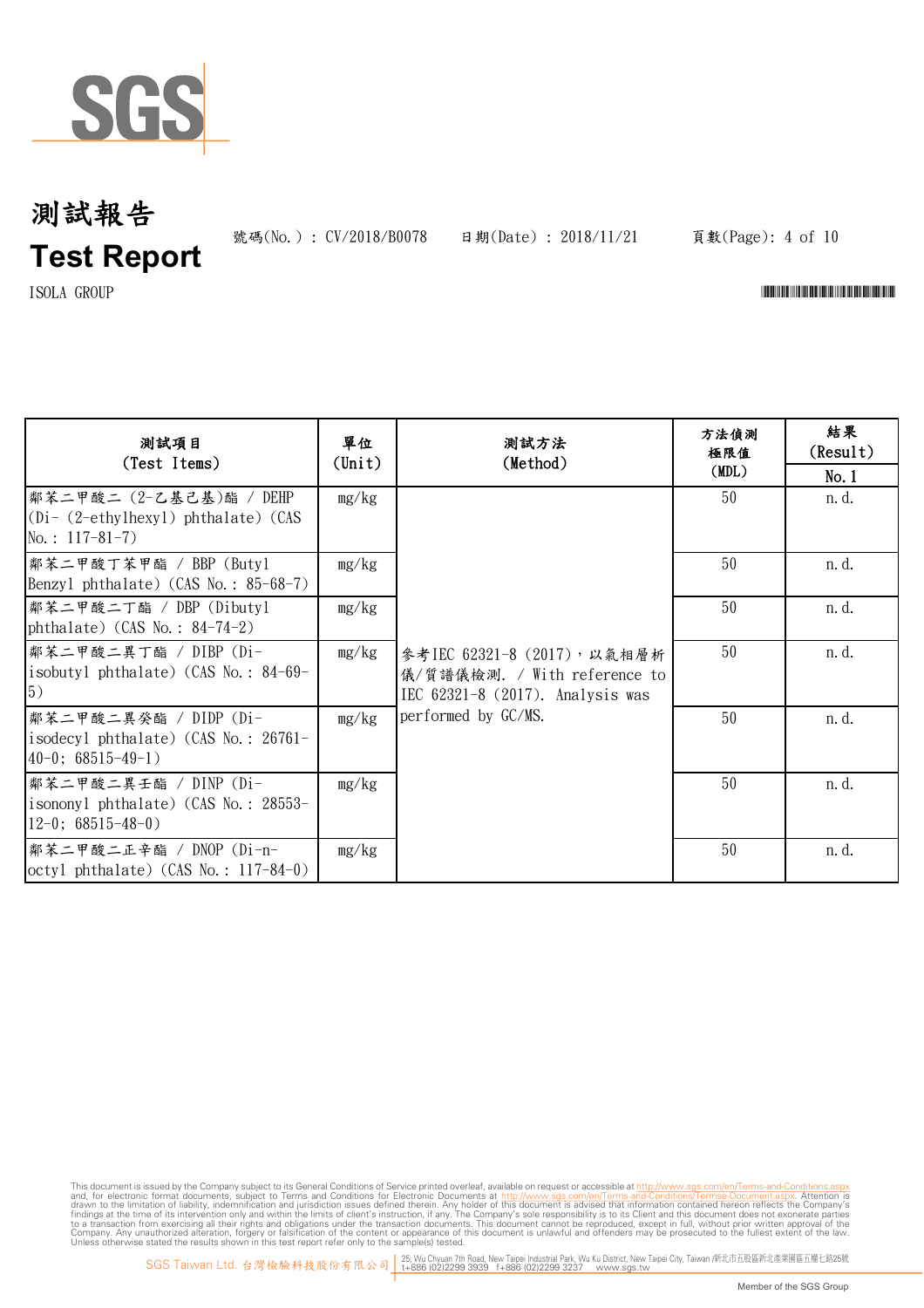

號碼(No.) : CV/2018/B0078 日期(Date) : 2018/11/21

頁數(Page): 5 of 10

#### $\text{I} \text{SOLA} \quad \text{GROUP}$  and  $\text{GROUP}$  are considered to the constant of the constant of the constant of the constant of the constant of the constant of the constant of the constant of the constant of the constant of the c

### 備註(Note):

- 1.  $mg/kg = ppm$ ; 0.1wt% = 1000ppm
- 2. n.d. = Not Detected (未檢出)
- 3. MDL = Method Detection Limit (方法偵測極限值)
- 4. "-" = Not Regulated (無規格值)
- 5.  $(\blacklozenge)$ :

若鉻含量小於六價鉻之方法偵測極限值,則六價鉻為n.d.,不須再測試六價鉻。 The result of  $Cr(VI)$  is "n.d." as the result of Chromium  $(Cr)$  is less than the MDL of  $Cr(VI)$ , and confirmation test of Cr(VI) is not required. 若鉻含量未小於六價鉻之方法偵測極限值,需進行六價鉻測試。

If the Chromium (Cr) content is not less than the MDL of Cr(VI), confirmation test of Cr(VI) is required.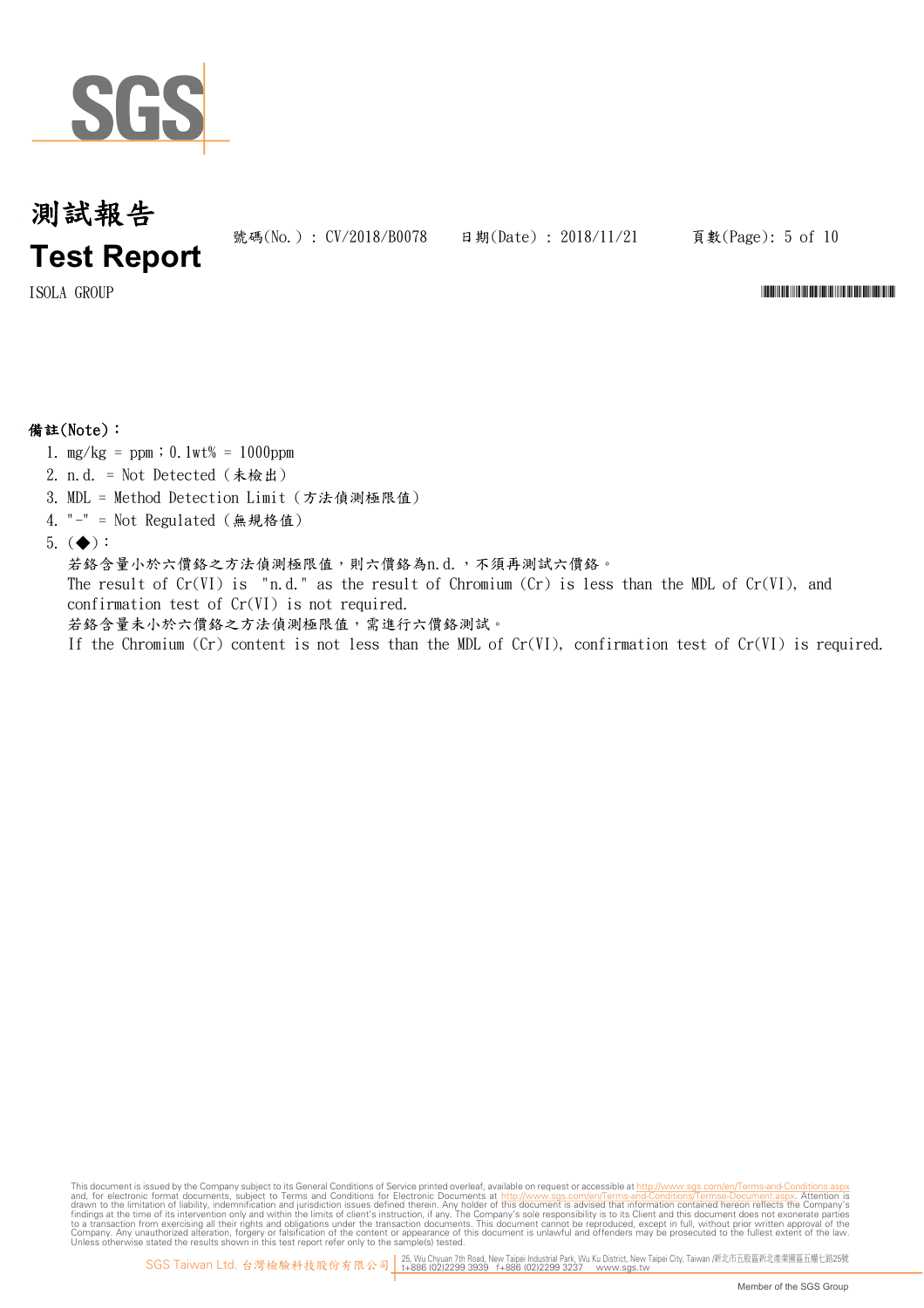

號碼(No.) : CV/2018/B0078 日期(Date) : 2018/11/21

頁數(Page): 6 of 10

 $\text{I} \text{SOLA} \quad \text{GROUP}$   $\blacksquare$ 

### 重金屬流程圖 **/ Analytical flow chart of Heavy Metal**

根據以下的流程圖之條件,樣品已完全溶解。(六價鉻測試方法除外)

These samples were dissolved totally by pre-conditioning method according to below flow chart. ( $Cr<sup>6+</sup>$  test method excluded) ■ 測試人員:陳恩臻 / Technician : Rita Chen

■ 測試負責人:張啟興 / Supervisor: Troy Chang 剪裁、製備樣品 / Cutting、Preparation 測試樣品重量 / Sample Measurement 鉛 **Pb/**鎘 **Cd/**汞 **Hg/**鉻 **Cr** 六價鉻 **Cr(VI)** 用微波消解儀/電熱板進行酸消解 非金屬 / Non-metal | | 金屬 / Metal Acid digestion with microwave / hotplate **ABS / PC / PVC** 其他材質**/Others** 過濾 / Filtration 沸水萃取 / Boiling water extraction 超音波溶解 / 在 150~160℃下 消化 / Digesting Dissolving by ultrasonication at 150~160℃ 冷卻後過濾樣品 / **溶液 / Solution** | | 残渣 / Residue Cool, filter 在60℃條件下超 取水層 / digestate through ╈ 音波消化 / Separating to get filter 1) 鹼熔融法 / Alkali fusion Digesting at 60℃ aqueous phase 2) 鹽酸溶解 / HCl to dissolve by ultrasonication 加入發色劑顯色 / Add diphenylcarbazide for color 調整 pH / pH adjustment development 感應耦合電漿原子發射光譜儀 / ICP-AES J 加入發色劑顯色 / Add diphenyl-以 UV-VIS,量測樣 carbazide for color development 品溶液在 540 nm 的吸收度 / Measure 以 UV-VIS,量測樣品溶液在 540 nm the absorbance at 的吸收度 / Measure the absorbance 540 nm by UV-VIS at 540 nm by UV-VIS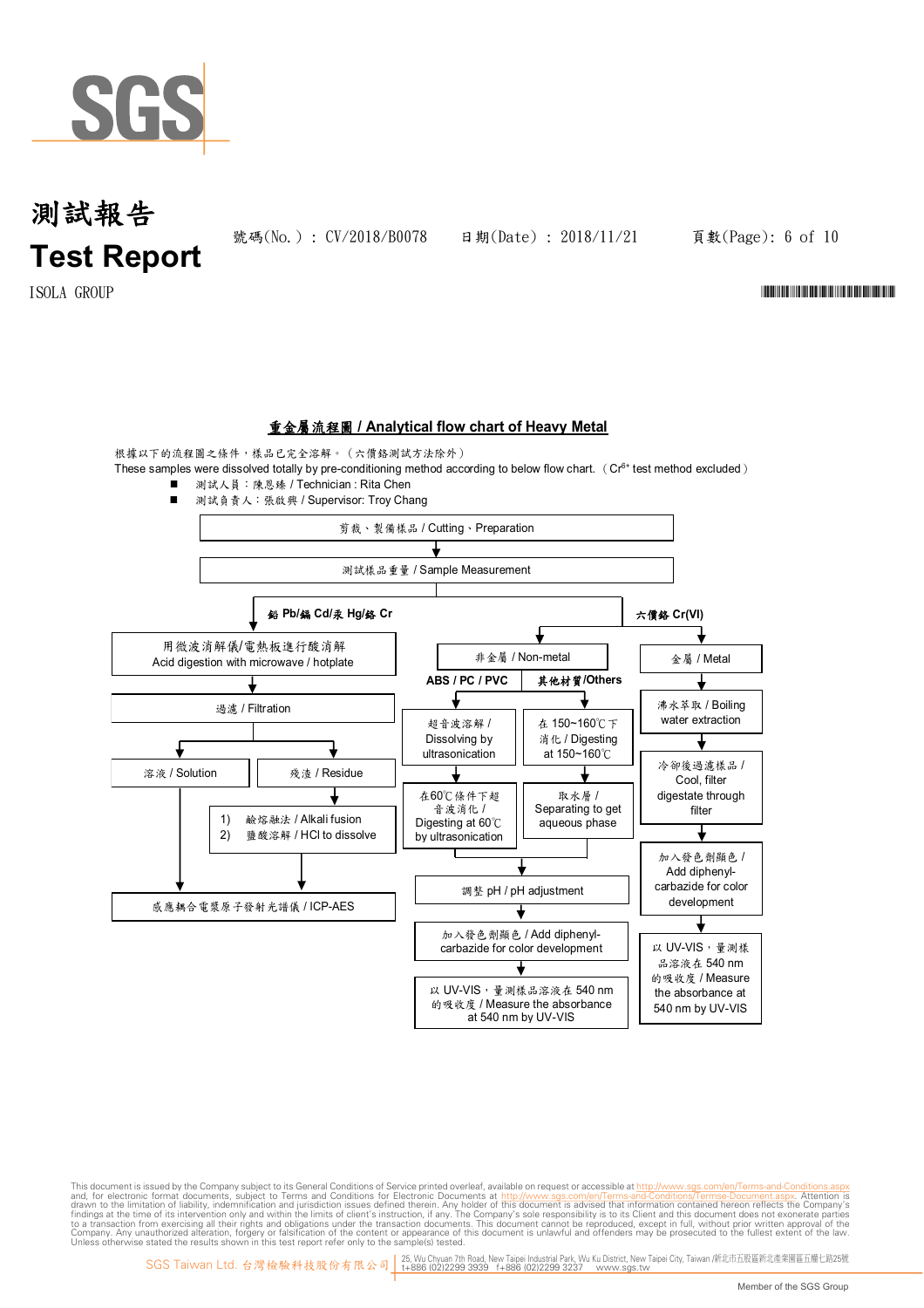

號碼(No.) : CV/2018/B0078 日期(Date) : 2018/11/21

頁數(Page): 7 of 10

 $\text{I} \text{SOLA} \quad \text{GROUP}$   $\blacksquare$ 

### 多溴聯苯**/**多溴聯苯醚分析流程圖 **/ Analytical flow chart - PBB/PBDE**

- 測試人員:涂雅苓 / Technician: Yaling Tu
- 測試負責人:張啟興 / Supervisor: Troy Chang

初次測試程序 / First testing process  $\rightarrow$ 選擇性篩檢程序 / Optional screen process •••• 確認程序 / Confirmation process - - - →

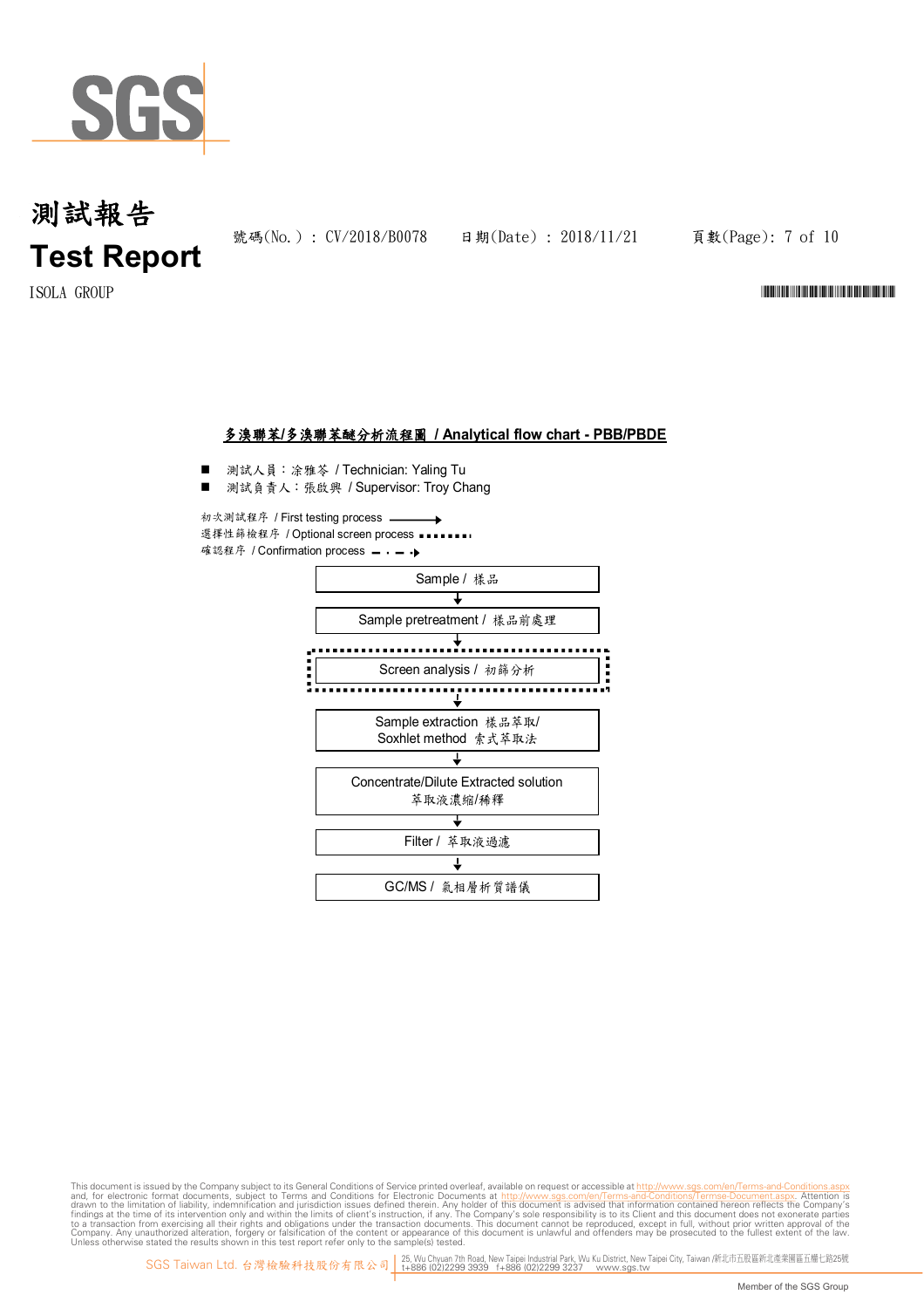

號碼(No.): CV/2018/B0078 日期(Date): 2018/11/21

頁數(Page): 8 of 10

 $\text{I} \text{SOLA} \quad \text{GROUP}$   $\blacksquare$ 

### 可塑劑分析流程圖 **/ Analytical flow chart - Phthalate**

- 測試人員:凃雅苓 / Technician: Yaling Tu
- 測試負責人:張啟興 / Supervisor : Troy Chang

#### 【測試方法**/Test method: IEC 62321-8**】

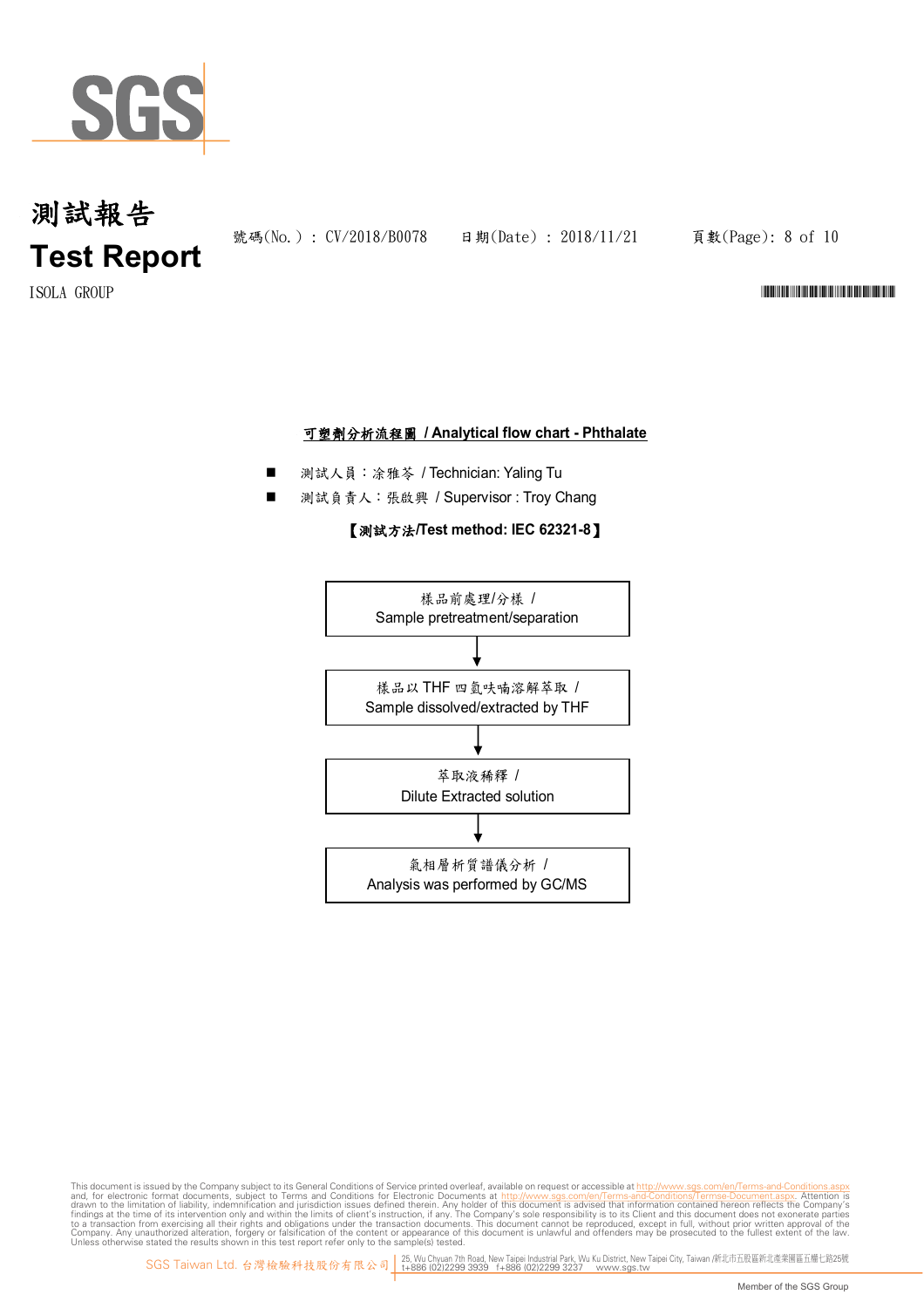

號碼(No.) : CV/2018/B0078 日期(Date) : 2018/11/21

頁數(Page): 9 of 10

#### $\text{I} \text{SOLA} \quad \text{GROUP}$   $\blacksquare$

### 六溴環十二烷分析流程圖 **/ Analytical flow chart - HBCDD**

- 測試人員:涂雅苓 / Technician: Yaling Tu
- 測試負責人:張啟興 / Supervisor: Troy Chang